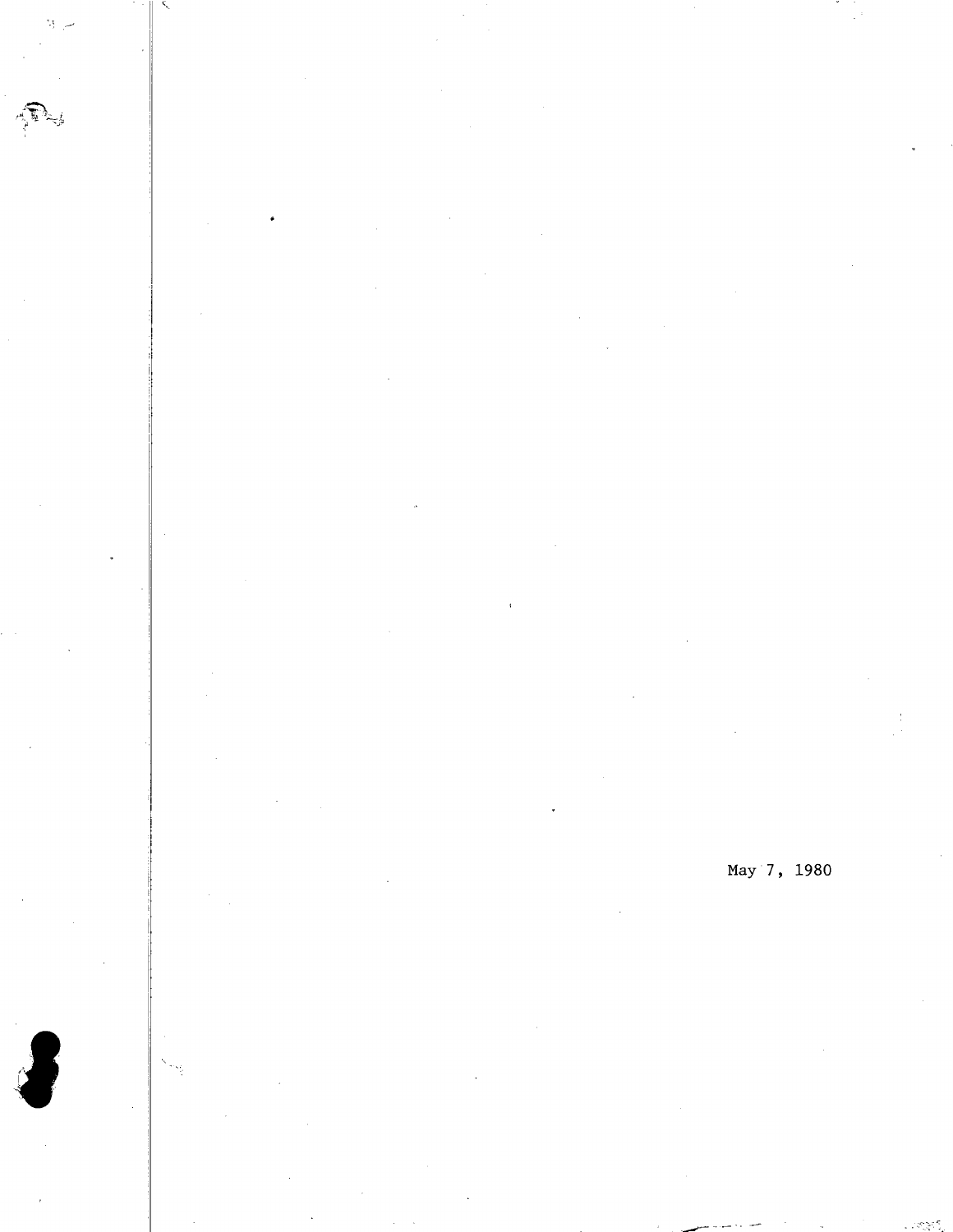The Minutes of the 61st Meeting of the Executive Committee of Science Faculty Council held at 2:30 p.m. on Wednesday, May 7, 1980.

Members Present: C.C. Bigelow, Chairman; Profs. B.D. Macpherson, P.K. Isaac, K.W. Stewart, J.M. Stewart, R.G. Woods, K. Mount; S. Catt, Secretary.

Regrets: Profs. N. Losey, J. Charlton, P. Loewen.

Visitors: D. Derenchuk, V. Taylor, G. Paulley.

 $1.$ The minutes of the 59th meeting of December 20, 1979 were approved on a motion by J.M. Stewart/Mount. The minutes of the 60th meeting of January 28, 1980 were approved on a motion by R.G. Woods/Mount.

Worksheets (attached) containing the names and records of the top students  $2.$ in the General and Honours programs were distributed to the members by Donna Derenchuk, a Student Advisor. Dean Macpherson explained the criteria on which each Gold Medal is awarded. These criteria had been changed last year to include the last two years in the Honours, and the last 60 credit hours of the General programs. After some discussion the Gold Medal in the General program was awarded to Helen Constance Labies (Macpherson/ K. Stewart, unanimous); and the Gold Medal in the Honours program was awarded to Terrence Patrick Legg (Macpherson/Woods, unanimous).

Dean Macpherson advised the Committee that the Faculty now has a third Gold Medal for the 4-Year Major program but that this medal would not be awarded until 1982 when the first regular students graduate.

 $3.$ Report from the Student Standing Committee on Regulations Regarding Misreading of the Examination Timetable.

Dean Macpherson outlined recent events in this connection, that is that a revised set of regulations had been approved by the Executive and sent forward to Faculty Council, which had referred it back for further consideration. The Executive had reaffirmed its approval at its meeting of December 20, 1979,but there had not been a regular Faculty Council meeting since then. In the meantime a new exam series had occurred and a number of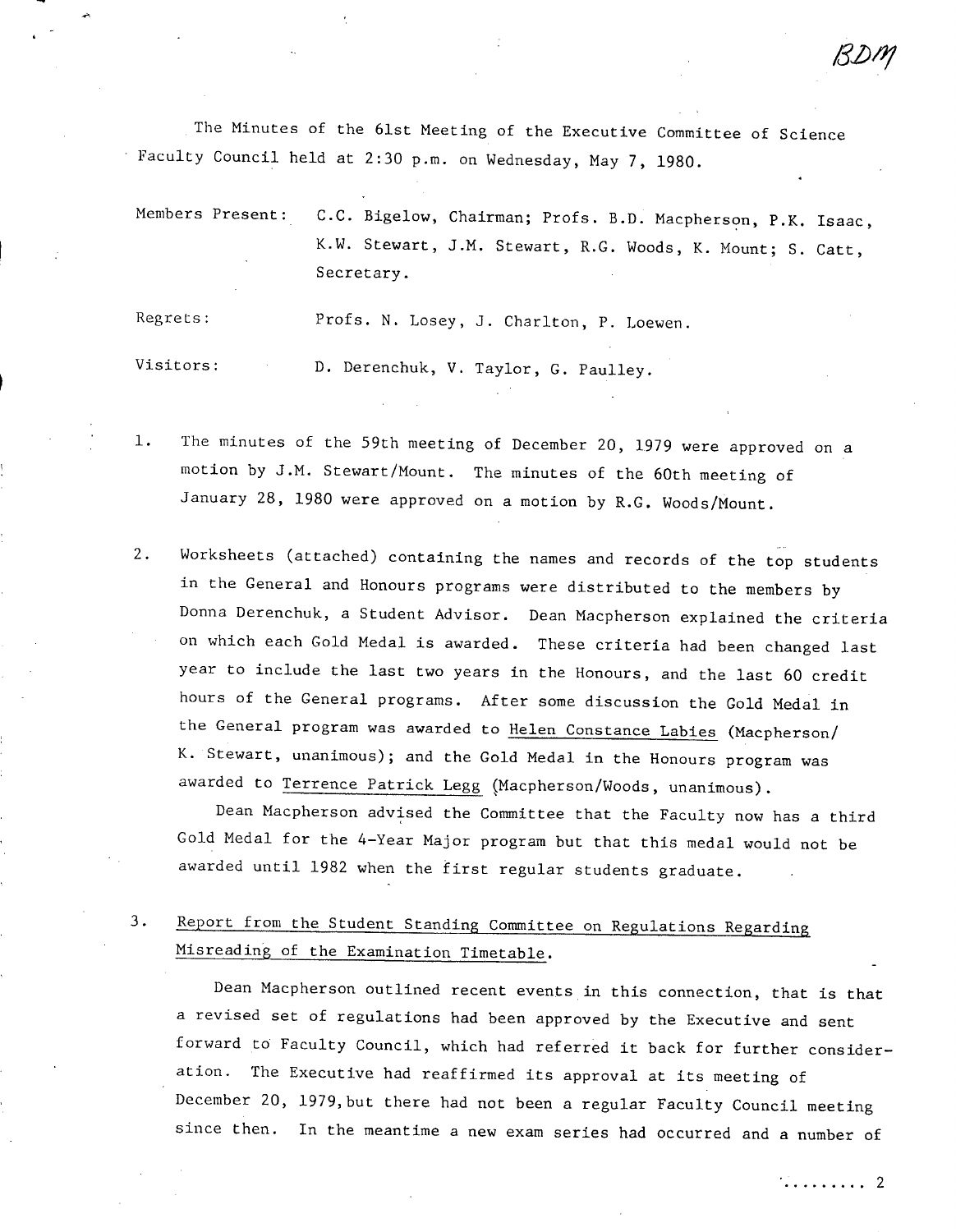students had missed examinations. They were interviewed by Vic Taylor, the Administrative Assistant in the Faculty Office, and in the course of the interviews he had come to believe that all of them were legitimate cases of students who had misread the timetable, had car breakdowns or other reasons for having missed exams. Mr. Taylor had drafted a new proposal which would do away .with the "F" associated with misreads; this had been considered by the Student Standing Committee; that Committee had decided it would be appropriate to simply grant a deferred exam in the course missed. On that basis Dean Macpherson had drafted a new set of regulations which was now being put before the Executive (copy attached).

-2-

In the discussion which followed, concern was expressed about the possible abuse of the new regulation, the lack of deterrent effect it would have, and lowering of the Faculty's standards. Some members expressed the view that even under the old, tight regulations, students who wanted to evade the regulations found ways to do so; that in many cases students bypassed the regulations by going to their instructors who agreed to administer special examinations, thereby allowing such students to escape the consequences of misreading. The proposed new regulation was similar to the one in effect in the Faculty of Arts.

Prof. Woods suggested that the new proposal be approved with the proviso that the Dean's Office monitor it for two spring exam series and if there is an increase in the number of requests for deferrals the Executive then reconsider the matter.

It was moved (Macpherson/Isaac) that

"The Executive pass the proposal to the Faculty Council with the recommendation that it be accepted."

CARRIED.

1 opposed

#### 4. First Year Programs

A questionnaire (attached) had been sent to a random selection of first year students, the replies are being analysed by the Dean's Office and some preliminary data are available.

. . . . . 3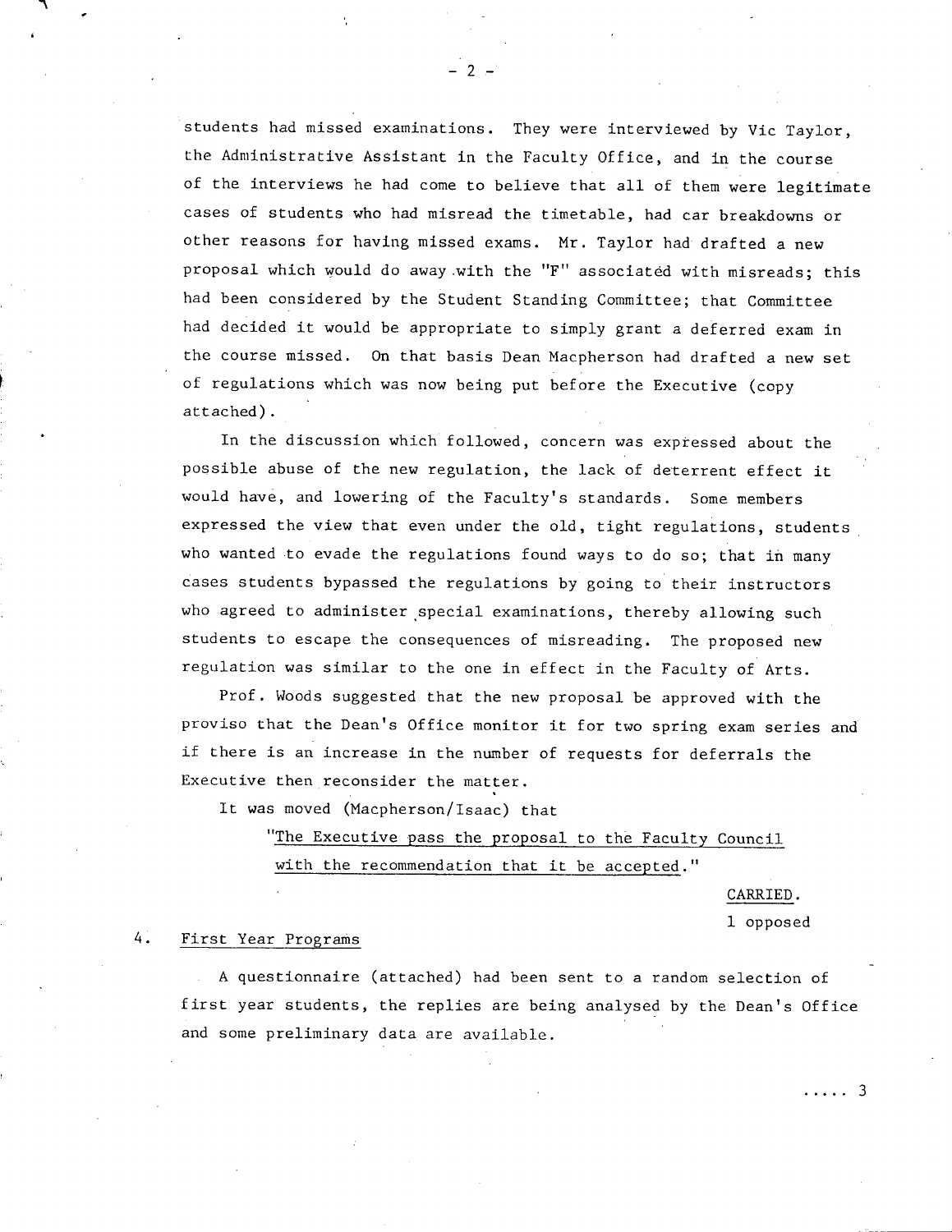The questionnaire was prepared following a request by Prof. N. Losey that common first-year programs be considered. Prof. Macpherson pointed out that analysis of responses was not complete but felt some of the preliminary data gave a base to build on; when the analysis was complete it could be looked at again. Prof. Woods was concerned about the matter of departmental affiliation for first year students which had not been resolved in spite of lengthy debate in Faculty Council of a report of an ad hoc committee examining it. Prof. Isaac,who had chaired the ad hoc committee, said it felt this was a separate question. He asked if it would be possible to have a follow-up in second year from those students who responded to the questionnaire. Prof. Macpherson said the Dean's Office planned a survey of students who don't intend to return to Science.

It was decided to leave further discussion until data were more complete.

### 5. Proposed B.C.Sc. degree and other matters affecting Computer Science

The Chairman referred.to correspondence with the Head of Computer Science (copies attached to Agenda) and to discussions he and Dean Macpherson had with Dr. Stanton, and suggested that he be authorized to set up two Committees, (1) to deal with the question of the proposal for a B.C.Sc. degree, different admissions requirements for Computer Science students, narrowness of the Honours program, different time period for completion of the degree, a separate Student Standing Committee; and (2) to pursue the matter of a Co-operative Program. Prof. Stanton had made a new proposal in that regard which was that the present Computer Science program be converted to a Co-op Program.

The Chairman felt there are many complexities involved about which the faculty would have to be absolutely clear before getting into it. He would like to know whether there is likely to be much interest in other departments in co-operative approaches.

Both proposed committees would be chaired by Dean Macpherson in the first instance, the chair to be taken over by Prof. N. Losey when he goes on leave on July 1. The membership would consist of a representative from Computer Science and one from another area of the faculty.

. . . . . 4

 $-3 -$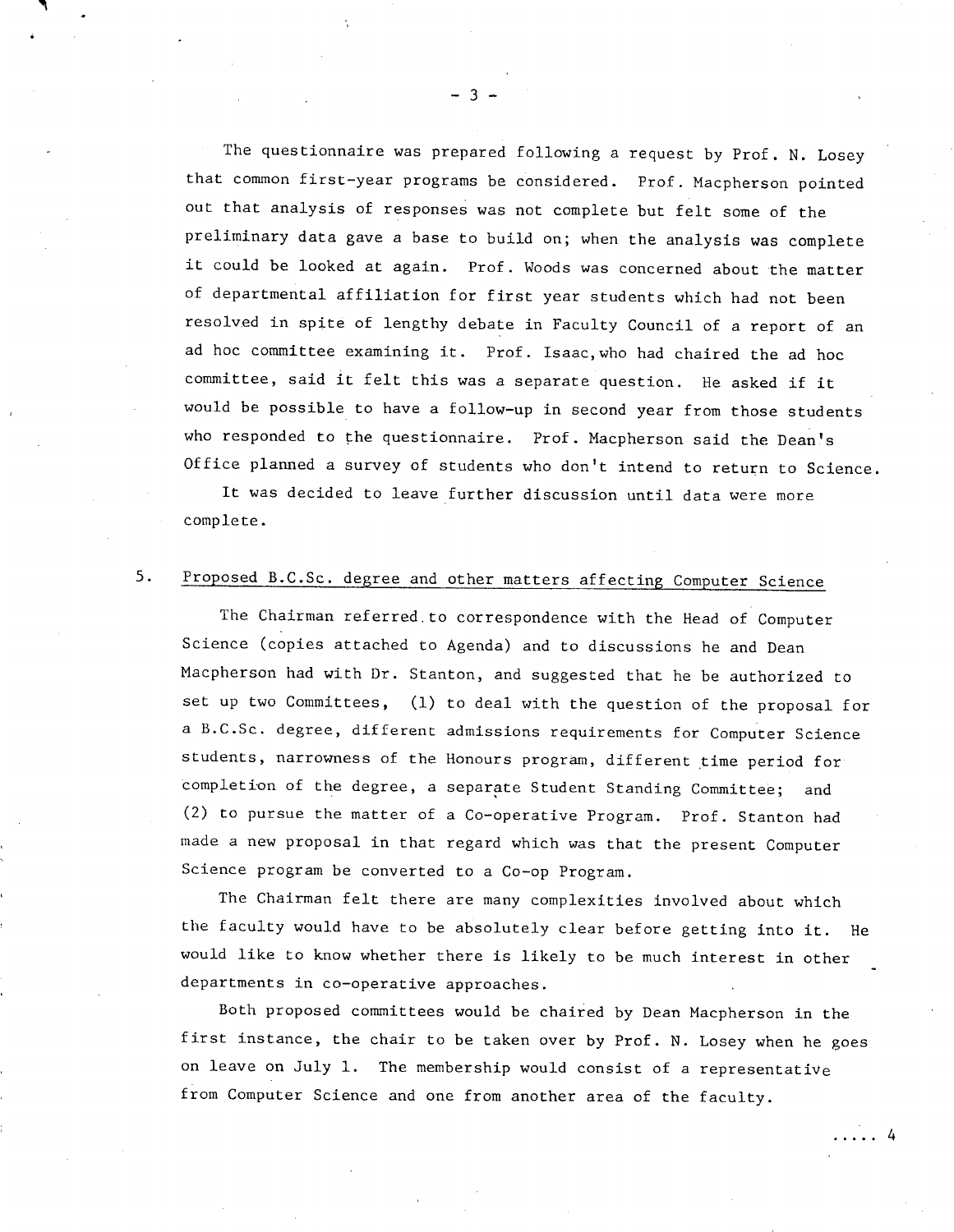On a question of time frame for the committees to complete their work, Dean Macpherson felt the first committee should be able to report by September; the question of Co-op Programs would likely require more time. The Chairman noted that Mr. Axworthy had expressed an interest in it.

On a question of overlap in course content the Chairman agreed Committee #1 would be looking into this. The matter of the technical training aspect as opposed to the educational philosophy of a Department of Computer Science was discussed but no conclusion was reached as to the Committee's role in this. A member felt it was not usual when a department is established to conceive a set of goals for it and this had not been done in the case of Computer Science which had been set up originally as an operator of a computer facility and only later began to offer courses.

The Chairman intended to draft terms of reference for the two Committees, which would be circulated and discussed at another Executive meeting in the near future. Membership of the Committees would also be discussed. The proposed Committees were intended to be advisory to the Dean and he had brought it to the Executive for their information and for guidance.

At this point a Student Senator attending as an observer asked permission to speak, the Committee agreed to hear him, and he proceeded to outline his views on several of the matters discussed.

#### 6. Other Business

#### i. Election to Membership on the Student Standing Committee

It was necessary to replace one retiring member (Dr. Duckworth) and Dean Macpherson nominated two people who had agreed to let their names stand. These were Dr. W.C. Brisbin and Dr. N.R. Hunter. The ballot was secret and the result was:

. . . . . 5

Elected - Dr. W.C. Brisbin.

-4-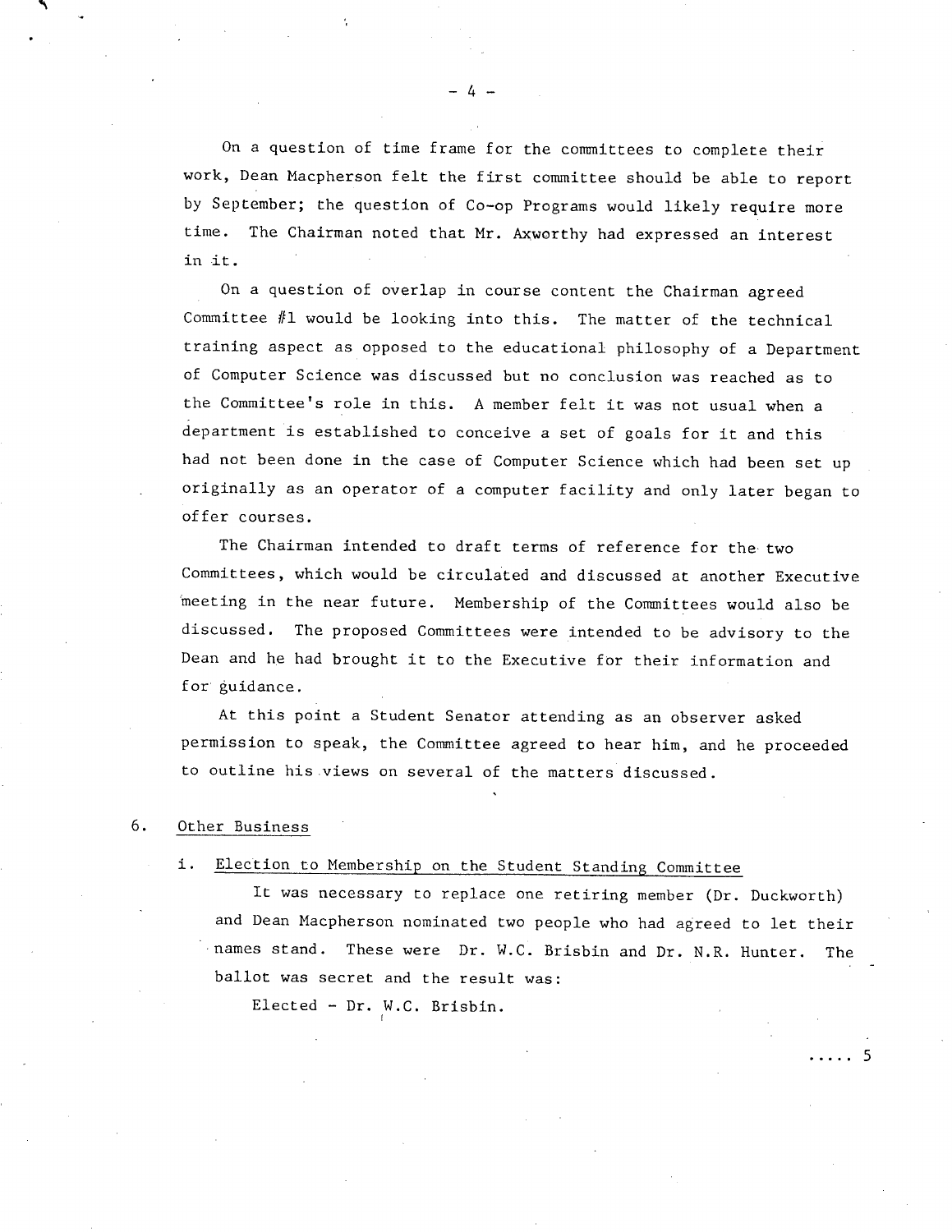#### ii. Course Changes

At its meeting of Oct. 10, 1979 the Executive had approved four dourses from Administrative Studies for inclusion in the list approved for credit in Science. However, Administrative Studies said they could not allow our students •to register in 9.110, 9.111 and 27.111 due to space limitations.

 $-5-$ 

Not considered at the time was the question whether students transferring to Science from Administrative Studies could be granted transfer credit for these courses; in view of our acceptance of the courses as appropriate for Science credit, the Executive was now asked to approve their transfer credit. It was moved Macpherson/Mount that:

"Students who transfer into the Faculty of Science having taken courses 9.110, 9.111, 27.111, 10.341 be allowed credit for these courses in their science program."

CARRIED.

There being no other business, the meeting adjourned at 4:10 p.m.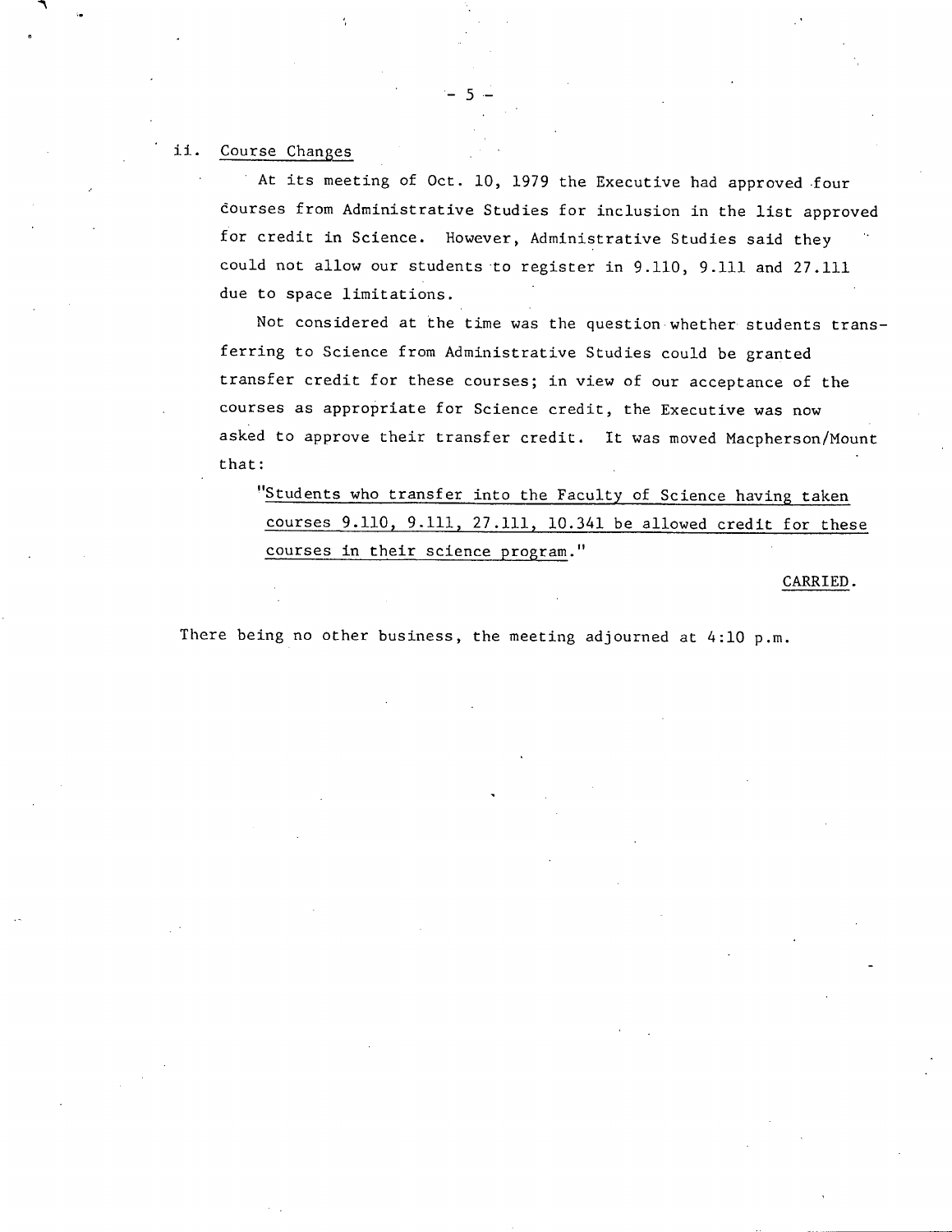#### THE UNIVERSITY **OF MANITOBA**

## **Inter-Departmental Correspondence**

DATE April 22,1980

file

 $M_{\text{max}}$ 

#### TO Members of the Executive Committee of Science Faculty Council

FROM C. C. Bigelow, Chairman

SUBJECT:

The sixty-first meeting of the Science Executive Committee is scheduled for 2.30 p.m. Wednesday, May 7th, 1980 in room 250 Allen' building.

### A G E N D A

- $1.$ Approval of the Minutes of the 59th meeting held on December '20,. 1979 and the 60th meeting held on January 28, 1980.  $\mathcal{L}^{\mathcal{L}}$
- $2.$ Selection of the Faculty's Gold Medal winners in the General and Honours programs (material will be distributed at the meeting).
- $3.$ Report from the Student Standing Committee on Regulations Regarding Misreading of the Examination Timetable.
- 4. First Year Programs (The results of the questionnaire we sent out are now being analyzed; preliminary data should be available at the meeting.).
- 5. Proposed B.C.Sc. degree, and other matters affecting Computer Science (see attached correspondence).

 $6.$ Other Business.

encls.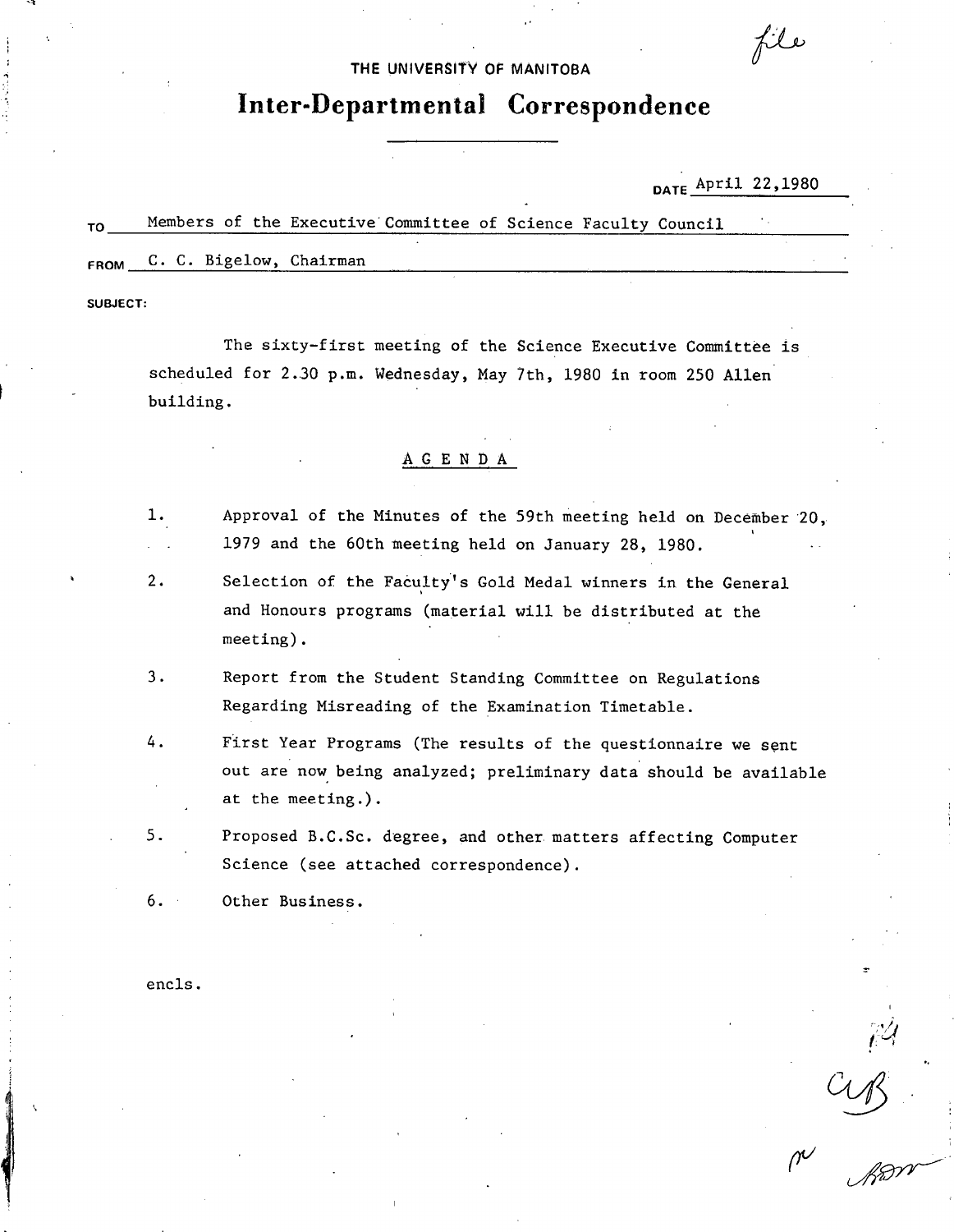

**THE UNIVERSITY OF MANITOBA** 

# **Inter-Departmental Correspondence**

**DATE** April 14, 1980

**TO** Dr. C. V. Bigelow, Science

FROM Dr. R. G. Stanton, Computer Science

**SUBJECT:** Yout memo on various topics, and our subsequent conversation

1. Introduction. This is a very informal memo with the idea of getting on paper some remarks about the general philosophy and objectives that we were talking about. At the end, I shall make a suggestion as to how we might proceed to find the best way of implementing these.

2.Obviously, these remarks have not been to our departmental council, since we shan't have a meeting till fall. However, I believe that they translate general matters that we have discussed. In any case, I believe that your suggestion of setting up a joint committee to come up with something concrete is the best way fo ending up with a definite proposal.

3. As we discussed, Computer Science would like to see a B.C.Sc. 1egree. The Science Faculty has already gone on record, in its memo to Senate, that it would be quite sible to have a separate degree within the faculty. So it would appear that such an arrangement could be worked out.

4.In line with having a separate degree, we would like to see an arrangement worked out whereby students could enter Computer Science in first year, being admitted to the Computer Science programme within the faculty of Science. This would permit entrance with what we wish for our students, namely, "general university entrance requirements with standing in Mahtematics 300". Obviously, a student in this programme would have the same transfer rights to another programme as if he had entered anywhere else; similarly, we would be happy to allow any studetn with qualifications to transfer into the programme.

The programme would be neither a general nor an honours programme. It would be a specialized 20-course programme. It would resemble an honours programme in its concentration in one area; it would resemble a major programme in permitting part-time students, and longer than 4 years.

6. With regard to point 5, let me refer to the allegation of "narrowness" made about our programme. On checking the calendar, it seems to me that we do not prescribe more courses in our area than are prescribed by several other areas of science. However, in order to show that we are quite interested in diversity, let me suggest that CS change its regulations so as to require that a student in CS, before graduation, should have completed a minimum of six full courses (36 credit hours) outside CS. Might we also suggest that a similar requirement be made by all other departments, since we do not think that the problem , if problem there be, is unique to CS.

With regard to point 5 again, there would probably be quite a few CS studetns.